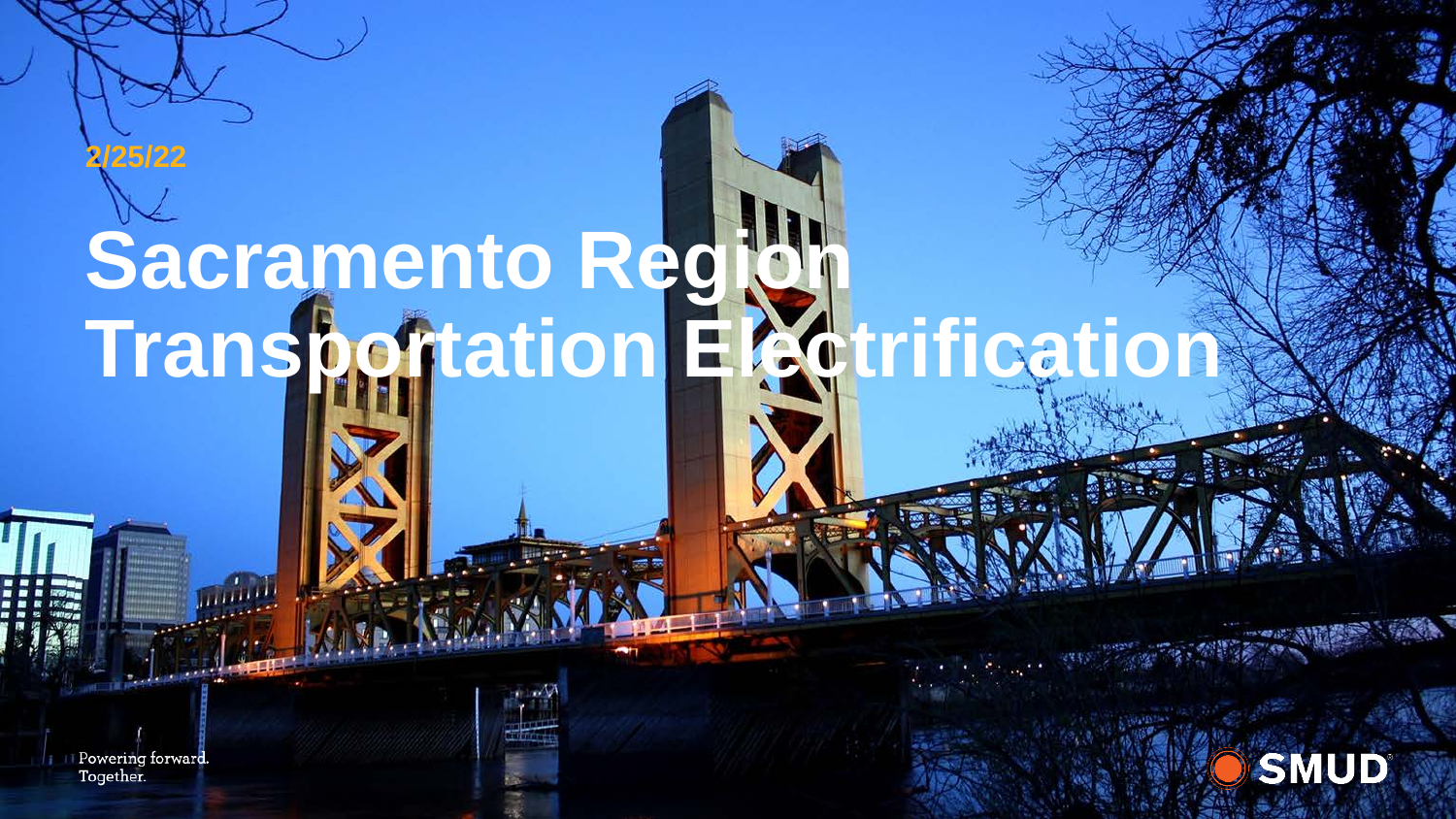### **Public Fleet Electrification Support**  $\frac{22}{100}$



**Objective:** Lead by example: Electrify our fleet and workplace. Unlock public fleet EV conversions through state and/or federal grants and loan guarantees

**Barriers Addressed:** Upfront cost, Charging Access, Operational Savings

**Key Features:** Low-risk funding access,

#### **Rates, Programs, and Initiatives:**

CEC-SMUD Sac Region Medium/Heavy-Duty Planning "Blueprint" Grant Regional Transit, School District, and County/City Electrification partnerships Transit Agency Proposals from outside Sacramento County

**Market Potential:** Upwards of 600 transit buses across the region

**Investment(s) Needed:** >\$500M?

 $\bullet$  + 4 Agency \$500M

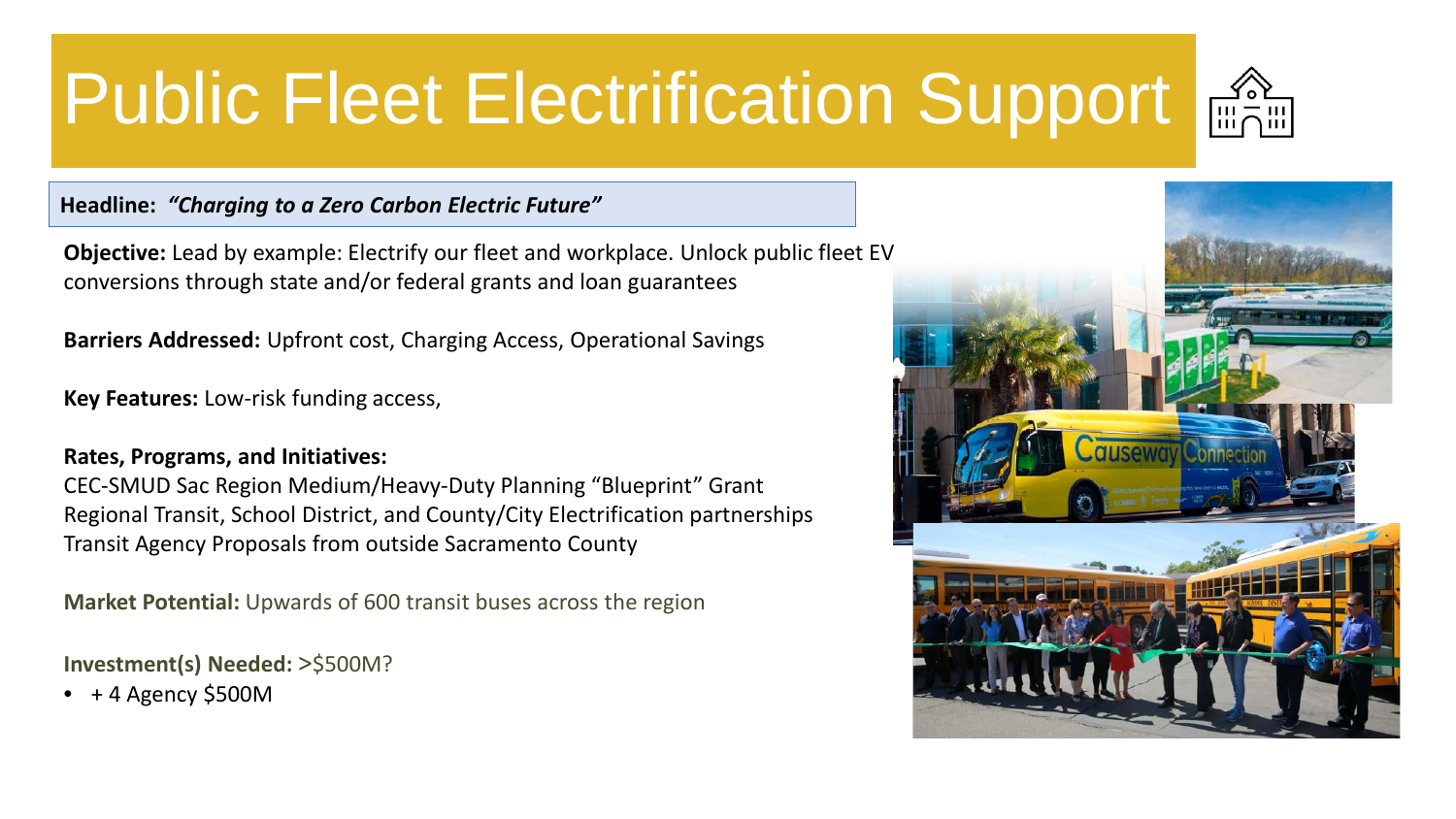## Equity EV Campaign



#### **Headline: "***Federal Grant - Brings EV Charging to the Masses"*

**Objective:** Ensure access to charging and ET workforce opportunities is evenly distributed, position SMUD/Region for federal funding

**Barriers Addressed:** Lack of clean transportation options, awareness and EV charging infrastructure in charging deserts

#### **Rates, Programs, and Initiatives:**

eMobility Hub partnership (SMAQMD, DOE Grant submission) Clean Cars 4 All partnership (SMAQMD) Low-income multi-family (SMAQMD, DOE Grant submission) Workforce training partnership (CMC, City of Sacramento)

#### **Market Potential:**

Approximately 52 eMobility hubs identified need for the 6-county region

#### **Investment(s) Needed:** \$140M

SMUD share estimate: Approximately \$30M (LCFS Equity EV funded)



### SMUD Sustainable Communities Index Map for Example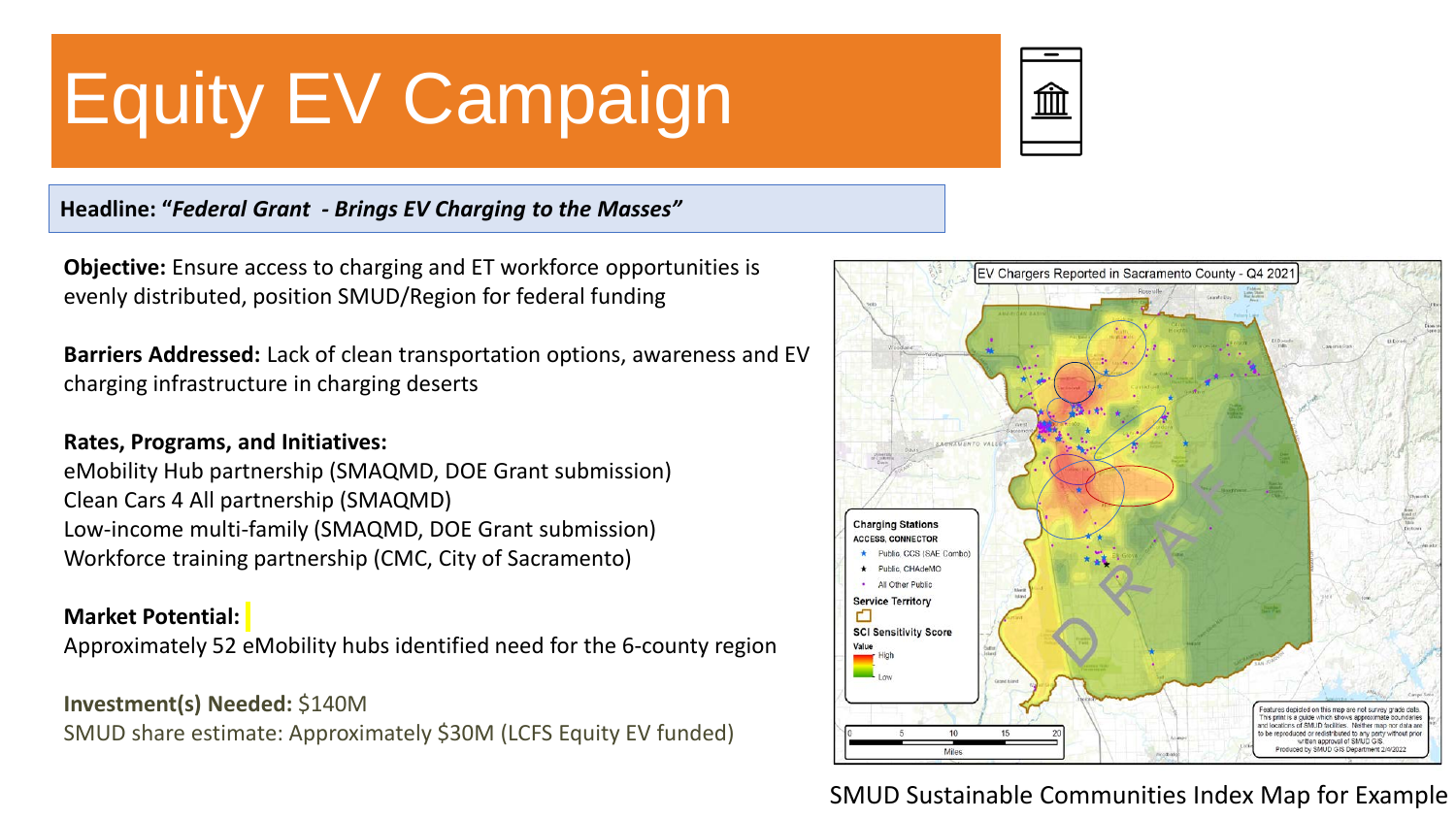## Large-Scale EV Charging Plazas



**Headline:** *Charging Plazas Unlock Regional EV Travel"*

**Objective:** Enable Light/Medium/Heavy Duty EV travel across broad regions of California and the West Coast

**Barriers Addressed:** Getting large scale infrastructure in-place to support long distance EV travel for people and goods

**Key Features:** Partnerships with truck stop owners to start long-term planning and commitment to substation level infrastructure.

**Rates, Programs, and Initiatives** WCCTCI, CalETC Regional Charging Network 1 to 2 Sac County, 5 or 6 in the region

**Market Potential:** …………………………….

**Investments Needed:** \$100M Regionally, \$20M to \$40M Sac County

• SMUD share: \$4M to \$8M for Sac County plazas